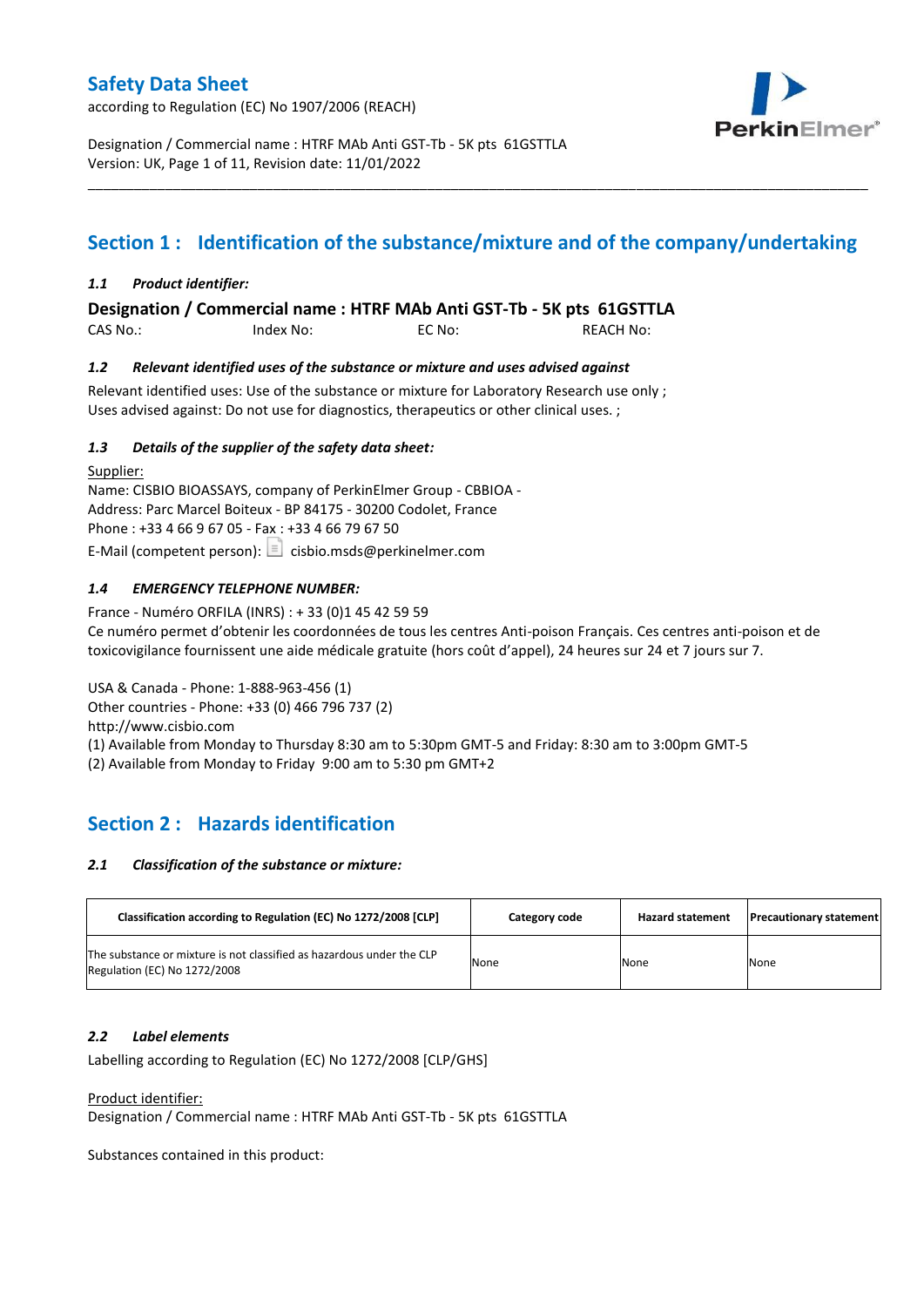according to Regulation (EC) No 1907/2006 (REACH)



Designation / Commercial name : HTRF MAb Anti GST-Tb - 5K pts 61GSTTLA Version: UK, Page 2 of 11, Revision date: 11/01/2022

Hazard pictograms

Signal word:

Hazard and precautionary statements:

#### *2.3 Other hazards*

The mixture does not contain substances classified as 'Substances of Very High Concern' (SVHC) >= 0.1% published by the European CHemicals Agency (ECHA) under article 57 of REACH. The mixture satisfies neither the PBT nor the vPvB criteria for mixtures in accordance with annexe XIII of the REACH regulations EC 1907/2006. ; Adverse human health effects and symptoms:

\_\_\_\_\_\_\_\_\_\_\_\_\_\_\_\_\_\_\_\_\_\_\_\_\_\_\_\_\_\_\_\_\_\_\_\_\_\_\_\_\_\_\_\_\_\_\_\_\_\_\_\_\_\_\_\_\_\_\_\_\_\_\_\_\_\_\_\_\_\_\_\_\_\_\_\_\_\_\_\_\_\_\_\_\_\_\_\_\_\_\_\_\_\_\_\_\_\_\_\_\_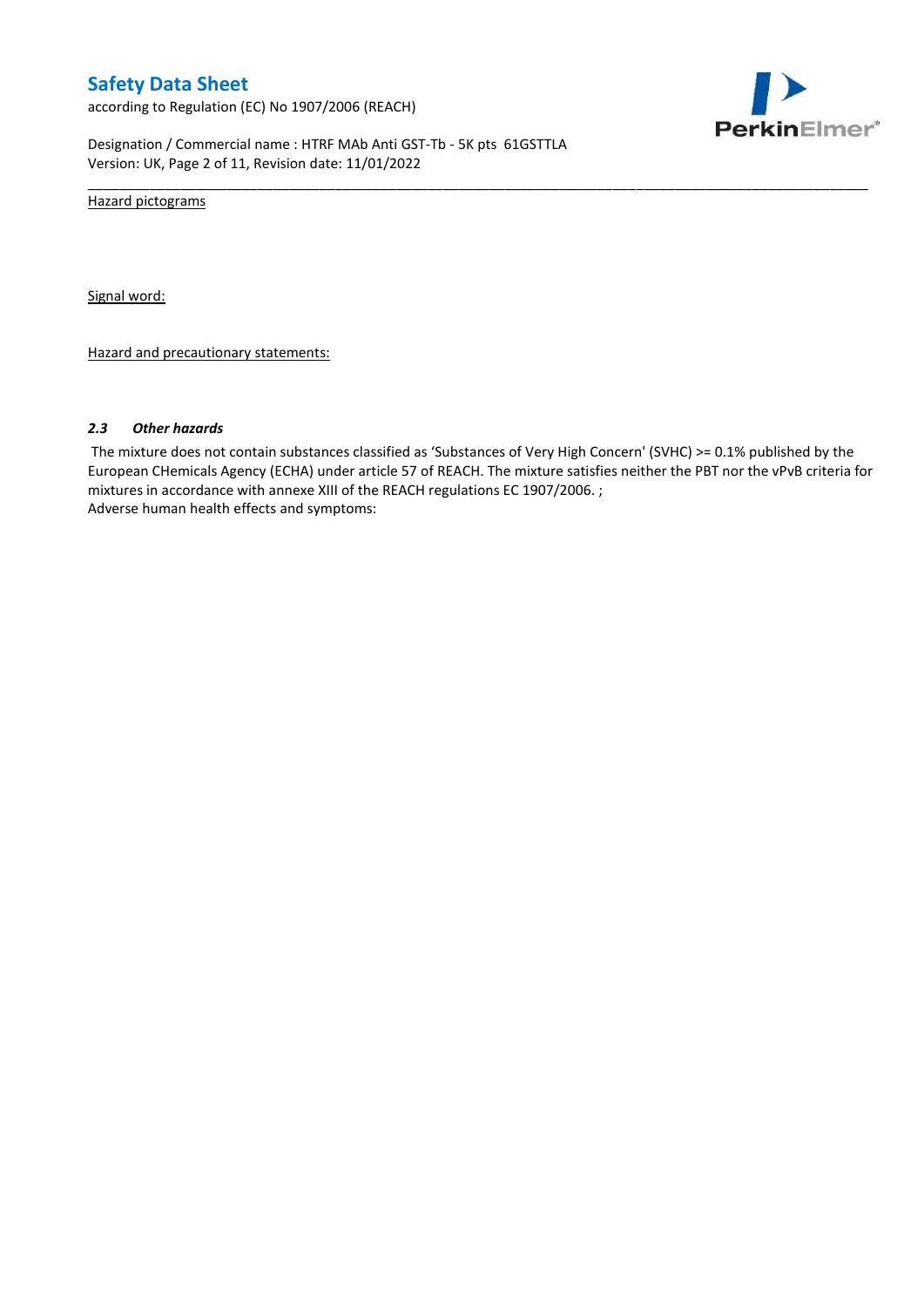according to Regulation (EC) No 1907/2006 (REACH)



Designation / Commercial name : HTRF MAb Anti GST-Tb - 5K pts 61GSTTLA Version: UK, Page 3 of 11, Revision date: 11/01/2022

# **Section 3 : Composition/information on ingredients**

### *3.2 Mixtures*

Hazardous ingredients:

This mixture does not contain any hazardous substances at the concentration limits given in Regulation (EC) No. 1272/2008 and OSHA Hazard Communication Standard 29 CFR 1910.1200.

\_\_\_\_\_\_\_\_\_\_\_\_\_\_\_\_\_\_\_\_\_\_\_\_\_\_\_\_\_\_\_\_\_\_\_\_\_\_\_\_\_\_\_\_\_\_\_\_\_\_\_\_\_\_\_\_\_\_\_\_\_\_\_\_\_\_\_\_\_\_\_\_\_\_\_\_\_\_\_\_\_\_\_\_\_\_\_\_\_\_\_\_\_\_\_\_\_\_\_\_\_

Additional information:

Full text of H- and EUH-phrases: see SECTION 16.

# **Section 4 : First aid measures**

### *4.1 Description of first aid measures*

**General information**:Do not leave affected person unattended. ; Remove affected person from the danger area and lay down. ;

**Following inhalation**:In case of respiratory tract irritation, consult a physician. ; Provide fresh air. ;

**Following skin contact**:After contact with skin, wash immediately with water ; Remove contaminated clothing ;

**Following eye contact**:After contact with the eyes, rinse with water with the eyelids open for a sufficient length of time, then consult an ophthalmologist immediately. ;

**Following ingestion**:Do NOT induce vomiting. ; Give nothing to eat or drink. ; If accidentally swallowed rinse the mouth with plenty of water (only if the person is conscious) and obtain immediate medical attention. ; **Self-protection of the first aider**:

#### *4.2 Most important symptoms and effects, both acute and delayed*

Symptoms:No known symptoms to date. ; Effects:

#### *4.3 Indication of any immediate medical attention and special treatment needed*

Notes for the doctor:

## **Section 5 : Firefighting measures**

#### *5.1 Extinguishing media:*

**Suitable extinguishing media**:This product is not flammable. Use extinguishing agent suitable for type of surrounding fire ;

### *5.2 Special hazards arising from the substance or mixture*

Hazardous combustion products:/

### *5.3 Advice for fire-fighters*

Wear Protective clothing.;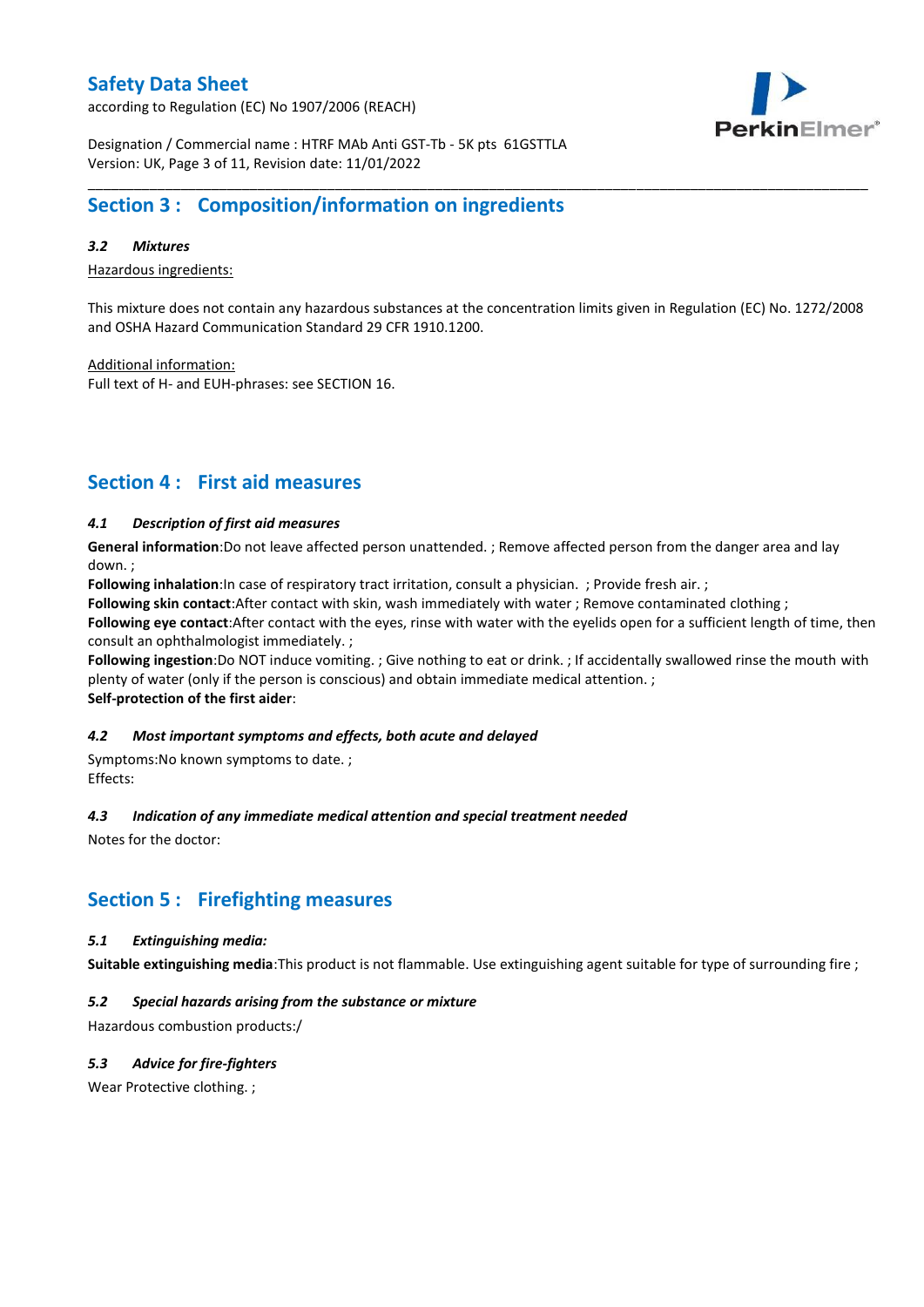according to Regulation (EC) No 1907/2006 (REACH)



Designation / Commercial name : HTRF MAb Anti GST-Tb - 5K pts 61GSTTLA Version: UK, Page 4 of 11, Revision date: 11/01/2022

# **Section 6 : Accidental release measures**

### *6.1 Personal precautions, protective equipment and emergency procedures*

Emergency procedures: Provide adequate ventilation. ; Emergency procedures: Remove persons to safety. ; Personal precautions: Use personal protection equipment (see section 8). ;

\_\_\_\_\_\_\_\_\_\_\_\_\_\_\_\_\_\_\_\_\_\_\_\_\_\_\_\_\_\_\_\_\_\_\_\_\_\_\_\_\_\_\_\_\_\_\_\_\_\_\_\_\_\_\_\_\_\_\_\_\_\_\_\_\_\_\_\_\_\_\_\_\_\_\_\_\_\_\_\_\_\_\_\_\_\_\_\_\_\_\_\_\_\_\_\_\_\_\_\_\_

### *6.2 Environmental precautions*

Do not allow to enter into surface water or drains. ; Ensure all waste water is collected and treated via a waste water treatment plant. ;

### *6.3 Methods and material for containment and cleaning up*

For cleaning up:Suitable material for taking up: Absorbing material, organic ; Other information:

### *6.4 Reference to other sections*

Additional information:

# **Section 7 : Handling and storage**

### *7.1 Precautions for safe handling*

#### Protective measures:

Advice on safe handling:Avoid contact with skin, eyes and clothes. ; Avoid: Eye contact ; Avoid: Generation/formation of aerosols ; Avoid: Skin contact ; Avoid: inhalation ; In the immediate working surroundings there must be: Emergency shower installed ; In the immediate working surroundings there must be: Provide eye shower and label its location conspicuously ; Wash contaminated clothing immediately. ;

Fire preventions:

Do not eat, drink or smoke in areas where reagents are handled. ; Do not pipet by mouth ; Wear suitable one-way gloves at work ;

Advice on general occupational hygiene

Handle in accordance with good industrial hygiene and safety practice ; Observe technical data sheet. ; Remove contaminated, saturated clothing. ; Wash hands before breaks and after work. ;

### *7.2 Conditions for safe storage, including any incompatibilities*

Technical measures and storage conditions: Requirements for storage rooms and vessels:Keep container tightly closed. ; Keep-store only in original container or in properly labeled containers ; Hints on storage assembly: Materials to avoid: Further information on storage conditions:

### *7.3 Specific end uses:*

Recommendations on specific end uses: Observe technical data sheet. ;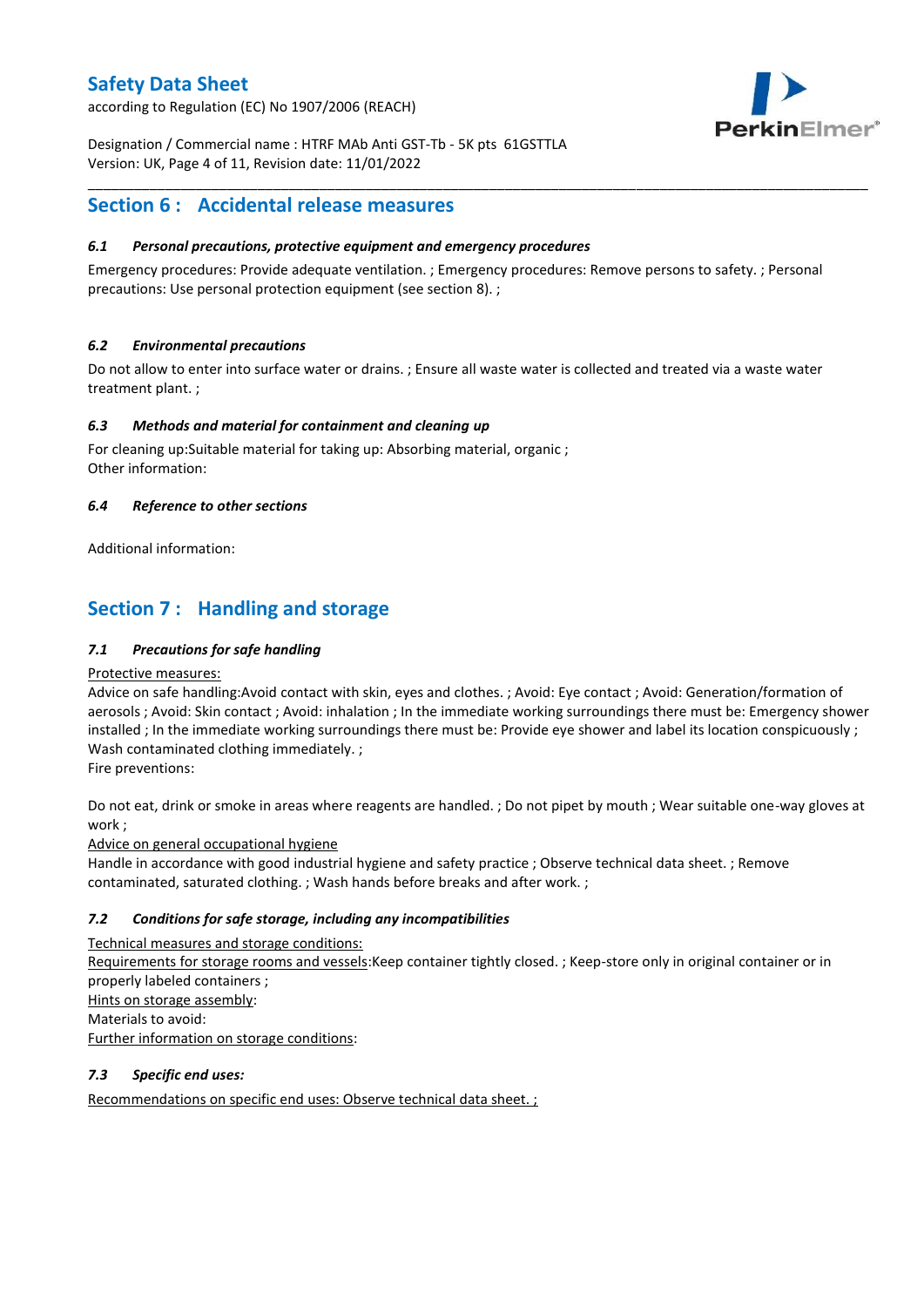according to Regulation (EC) No 1907/2006 (REACH)



Designation / Commercial name : HTRF MAb Anti GST-Tb - 5K pts 61GSTTLA Version: UK, Page 5 of 11, Revision date: 11/01/2022

\_\_\_\_\_\_\_\_\_\_\_\_\_\_\_\_\_\_\_\_\_\_\_\_\_\_\_\_\_\_\_\_\_\_\_\_\_\_\_\_\_\_\_\_\_\_\_\_\_\_\_\_\_\_\_\_\_\_\_\_\_\_\_\_\_\_\_\_\_\_\_\_\_\_\_\_\_\_\_\_\_\_\_\_\_\_\_\_\_\_\_\_\_\_\_\_\_\_\_\_\_

# **Section 8 : Exposure controls/personal protection**

### *8.1 Control parameters*

Preliminary remark:

- 8.1.1 Occupational exposure limits:
	- France
	- Spain
	- **•** Germany
	- Italia
	- Greece
	- $\bullet$  UK
	- OSHA (USA)
- 8.1.2 Biological limit values (Germany):
- 8.1.3 Exposure limits at intended use (Germany):
- 8.1.4 DNEL/PNEC-values:
	- DNEL worker
	- DNEL consumer

DNEL remark:

• PNEC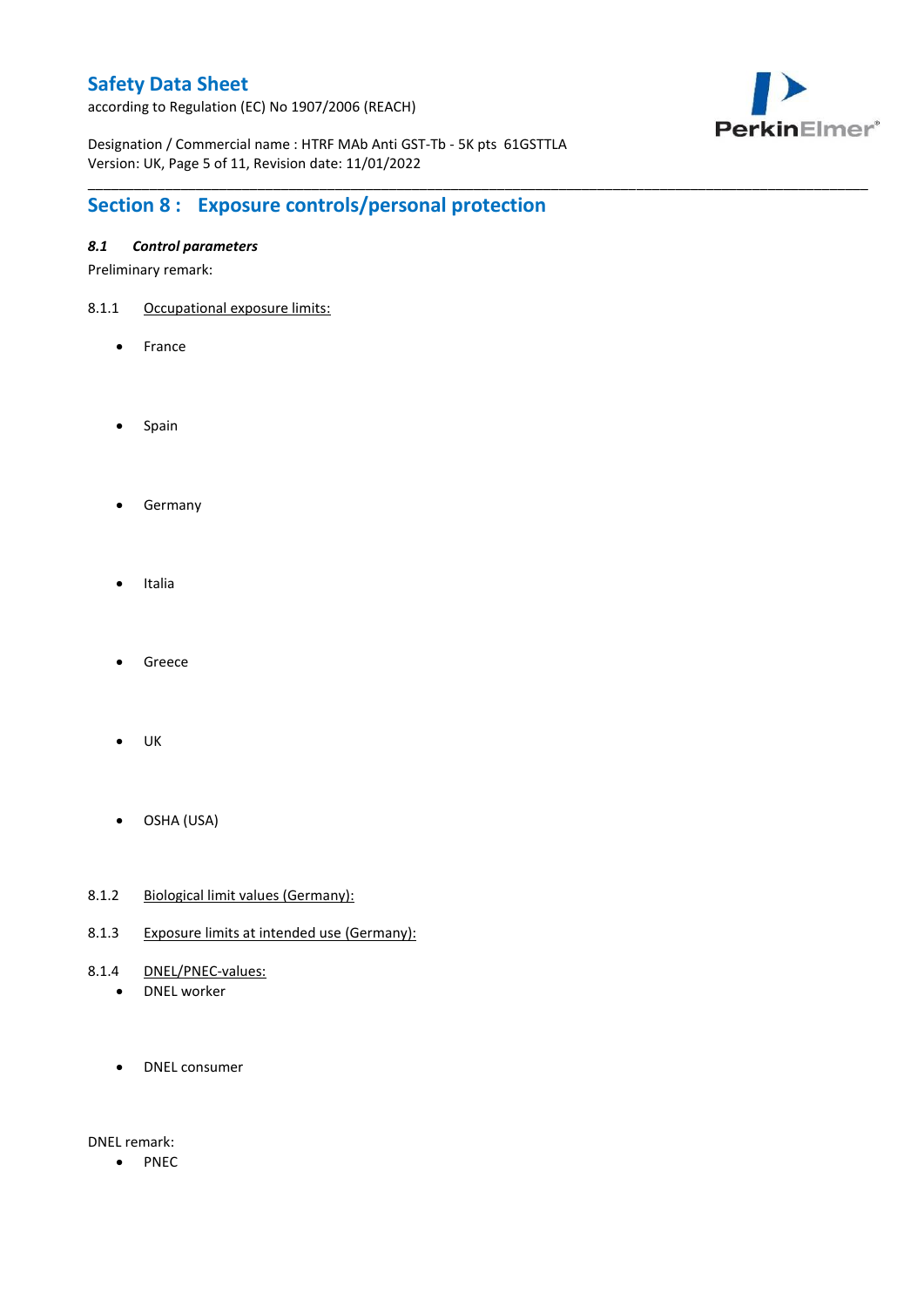according to Regulation (EC) No 1907/2006 (REACH)



Designation / Commercial name : HTRF MAb Anti GST-Tb - 5K pts 61GSTTLA Version: UK, Page 6 of 11, Revision date: 11/01/2022

PNEC remark: Control parameters remark:

#### *8.2 Exposure controls*

- 8.2.1 Appropriate engineering controls:
- 8.2.2 Personal protective equipment:

**Eye / Face protection**: Safety glasses with side-shields ;

**Skin protection**:Gloves ; Laboratory coats ;

**Respiratory protection**:Ensure adequate ventilation ;

**Thermal hazards**:

8.2.3 Environmental exposure controls:

# **Section 9 : Physical and chemical properties**

#### *9.1 Information on basic physical and chemical properties*

### Appearance

| Physical state        | Solid  |
|-----------------------|--------|
| Colour                | White; |
| Odour                 |        |
| Odour threshold (ppm) |        |

\_\_\_\_\_\_\_\_\_\_\_\_\_\_\_\_\_\_\_\_\_\_\_\_\_\_\_\_\_\_\_\_\_\_\_\_\_\_\_\_\_\_\_\_\_\_\_\_\_\_\_\_\_\_\_\_\_\_\_\_\_\_\_\_\_\_\_\_\_\_\_\_\_\_\_\_\_\_\_\_\_\_\_\_\_\_\_\_\_\_\_\_\_\_\_\_\_\_\_\_\_

|                                                             |                                           | Value | Concentration<br>(mol/L) | Method | Temperature (°C) | Pressure (kPa) | Remark |
|-------------------------------------------------------------|-------------------------------------------|-------|--------------------------|--------|------------------|----------------|--------|
| pH                                                          |                                           |       |                          |        |                  |                |        |
| Melting point (°C)                                          |                                           |       |                          |        |                  |                |        |
| Freezing point (°C)                                         |                                           |       |                          |        |                  |                |        |
| Initial boiling point/boiling range (°C)                    |                                           |       |                          |        |                  |                |        |
| Flash point (°C)                                            |                                           |       |                          |        |                  |                |        |
| Evaporation rate (kg/m <sup>2</sup> /h)                     |                                           |       |                          |        |                  |                |        |
| Flammability (type : ) (%)                                  |                                           |       |                          |        |                  |                |        |
| Upper/lower<br>flammability or explosive<br>limits          | Upper explosive limit<br>(%)              |       |                          |        |                  |                |        |
|                                                             | Lower explosive limit (%)                 |       |                          |        |                  |                |        |
| Vapour pressure (kPa)                                       |                                           |       |                          |        |                  |                |        |
| Vapour density (g/cm <sup>3</sup> )                         |                                           |       |                          |        |                  |                |        |
|                                                             | Density (g/cm <sup>3</sup> )              |       |                          |        |                  |                |        |
| Densities                                                   | Relative density (g/cm <sup>3</sup> )     |       |                          |        |                  |                |        |
|                                                             | Bulk density (g/cm <sup>3</sup> )         |       |                          |        |                  |                |        |
| Critical density (g/cm <sup>3</sup> )                       |                                           |       |                          |        |                  |                |        |
| Solubility (Type: ) (g/L)                                   |                                           |       |                          |        |                  |                |        |
| Partition coefficient (log Pow)<br>n-octanol/water at pH :  |                                           |       |                          |        |                  |                |        |
| Auto-ignition temperature (°C)                              |                                           |       |                          |        |                  |                |        |
| Decomposition temperature (°C)<br>Decomposition energy : kJ |                                           |       |                          |        |                  |                |        |
| Viscosity                                                   | Viscosity, dynamic (poiseuille)           |       |                          |        |                  |                |        |
|                                                             | Viscosity, cinematic (cm <sup>3</sup> /s) |       |                          |        |                  |                |        |
| Oxidising properties                                        |                                           |       |                          |        |                  |                |        |
| <b>Explosive properties</b>                                 |                                           |       |                          |        |                  |                |        |

#### *9.2 Other information:*

No other relevant data available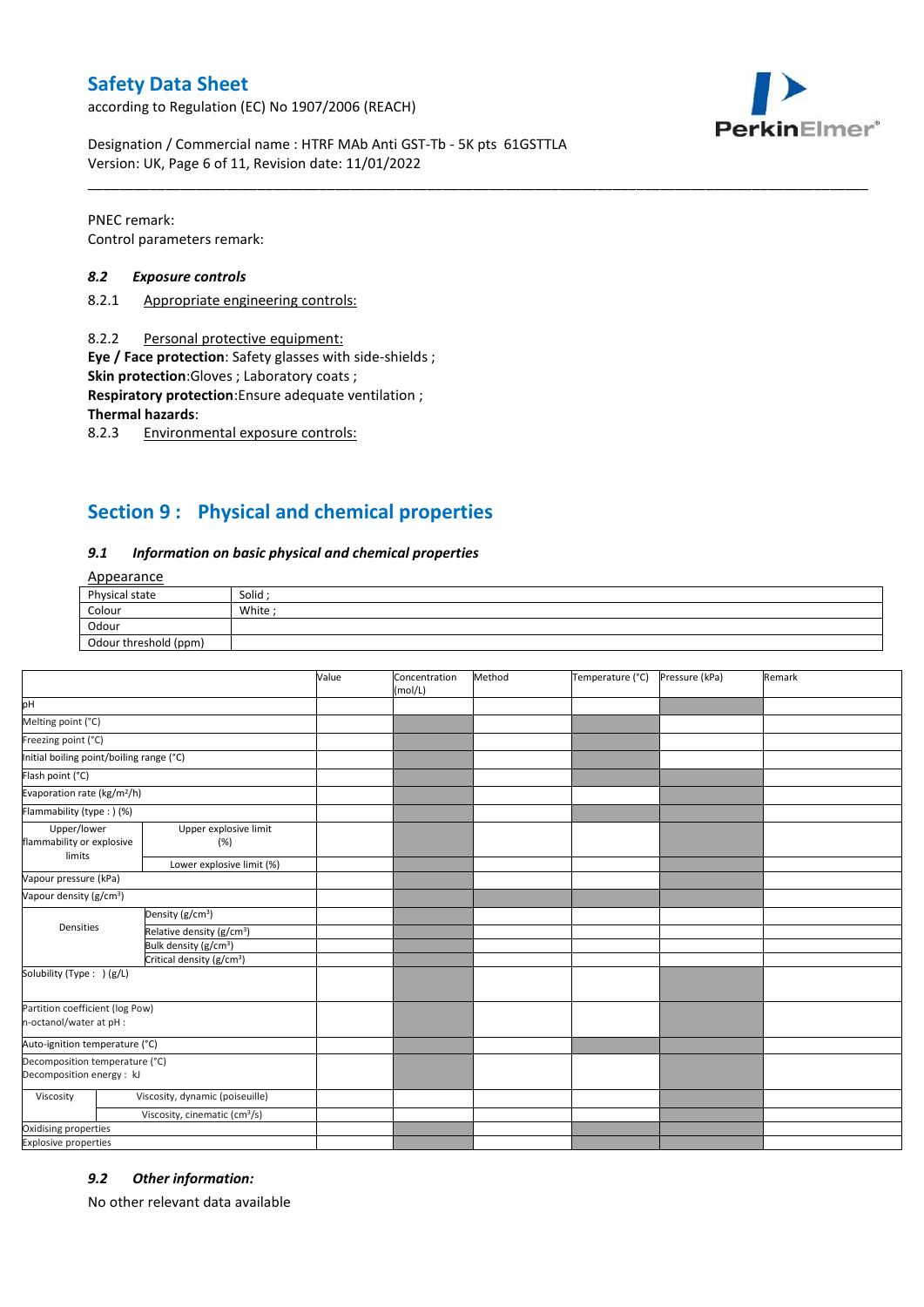according to Regulation (EC) No 1907/2006 (REACH)



Designation / Commercial name : HTRF MAb Anti GST-Tb - 5K pts 61GSTTLA Version: UK, Page 7 of 11, Revision date: 11/01/2022

## **Section 10 : Stability and reactivity**

- *10.1 Reactivity* This material is considered to be non-reactive under normal use conditions. ;
- *10.2 Chemical stability*
- *10.3 Possibility of hazardous reactions*
- *10.4 Conditions to avoid:*
- *10.5 Incompatible materials:*

#### *10.6 Hazardous decomposition products:*

Does not decompose when used for intended uses. ; Thermal decomposition can lead to the escape of irritating gases and vapors. ;

\_\_\_\_\_\_\_\_\_\_\_\_\_\_\_\_\_\_\_\_\_\_\_\_\_\_\_\_\_\_\_\_\_\_\_\_\_\_\_\_\_\_\_\_\_\_\_\_\_\_\_\_\_\_\_\_\_\_\_\_\_\_\_\_\_\_\_\_\_\_\_\_\_\_\_\_\_\_\_\_\_\_\_\_\_\_\_\_\_\_\_\_\_\_\_\_\_\_\_\_\_

# **Section 11 : Toxicological information**

Toxicokinetics, metabolism and distribution

### *11.1 Information on toxicological effects*

#### **Substances**

**Acute toxicity**

Animal data: Acute oral toxicity:

Acute dermal toxicity:

Acute inhalative toxicity:

Practical experience / human evidence: Assessment / Classification: General Remark:

#### **Skin corrosion/irritation**

Animal data:

In-vitro skin test method: In-vitro skin test result: Assessment / Classification:

#### **Eye damage/irritation**

Animal data:

In vitro eye test method: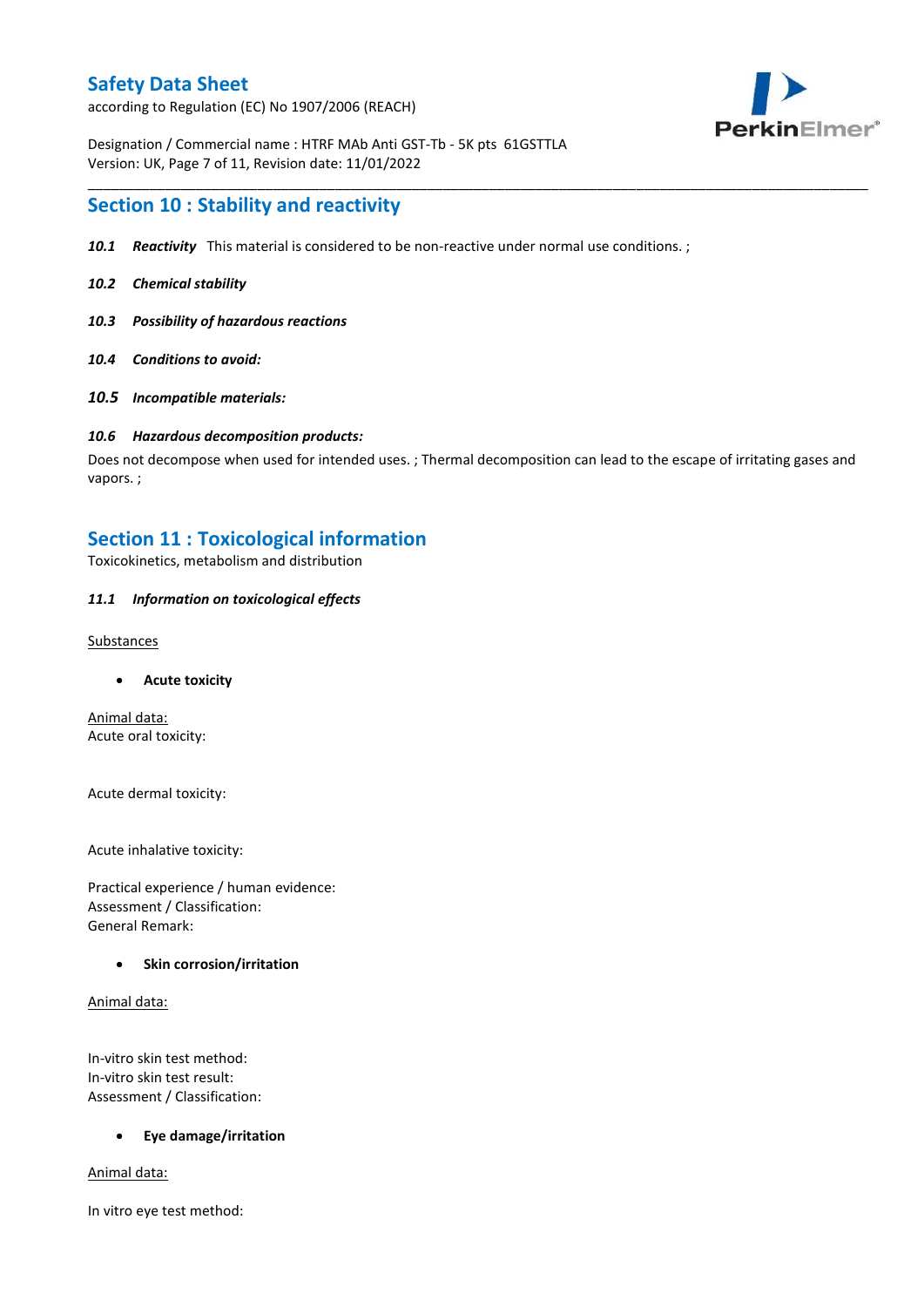according to Regulation (EC) No 1907/2006 (REACH)



Designation / Commercial name : HTRF MAb Anti GST-Tb - 5K pts 61GSTTLA Version: UK, Page 8 of 11, Revision date: 11/01/2022

In vitro eye test result: Assessment / Classification:

#### **CMR effects (carcinogenity, mutagenicity and toxicity for reproduction)**

\_\_\_\_\_\_\_\_\_\_\_\_\_\_\_\_\_\_\_\_\_\_\_\_\_\_\_\_\_\_\_\_\_\_\_\_\_\_\_\_\_\_\_\_\_\_\_\_\_\_\_\_\_\_\_\_\_\_\_\_\_\_\_\_\_\_\_\_\_\_\_\_\_\_\_\_\_\_\_\_\_\_\_\_\_\_\_\_\_\_\_\_\_\_\_\_\_\_\_\_\_

o Germ cell mutagenicity:

Animal data:

Assessment / Classification:

o Carcinogenicity

Practical experience / human evidence: Animal data:

Other information: Assessment / Classification:

o Reproductive toxicity

Practical experience / human evidence: Animal data:

Other information: Assessment / Classification:

Overall assessment on CMR properties:

- **Specific target organ toxicity (single exposure)**
	- o STOT SE 1 and 2

Animal data:

Other information:

o STOT SE 3

Practical experience / human evidence:

Other information: Assessment / Classification:

**Specific target organ toxicity (repeated exposure)**

Practical experience / human evidence: Animal data:

Assessment / Classification: Other information

**Aspiration hazard**

Practical experience / human evidence: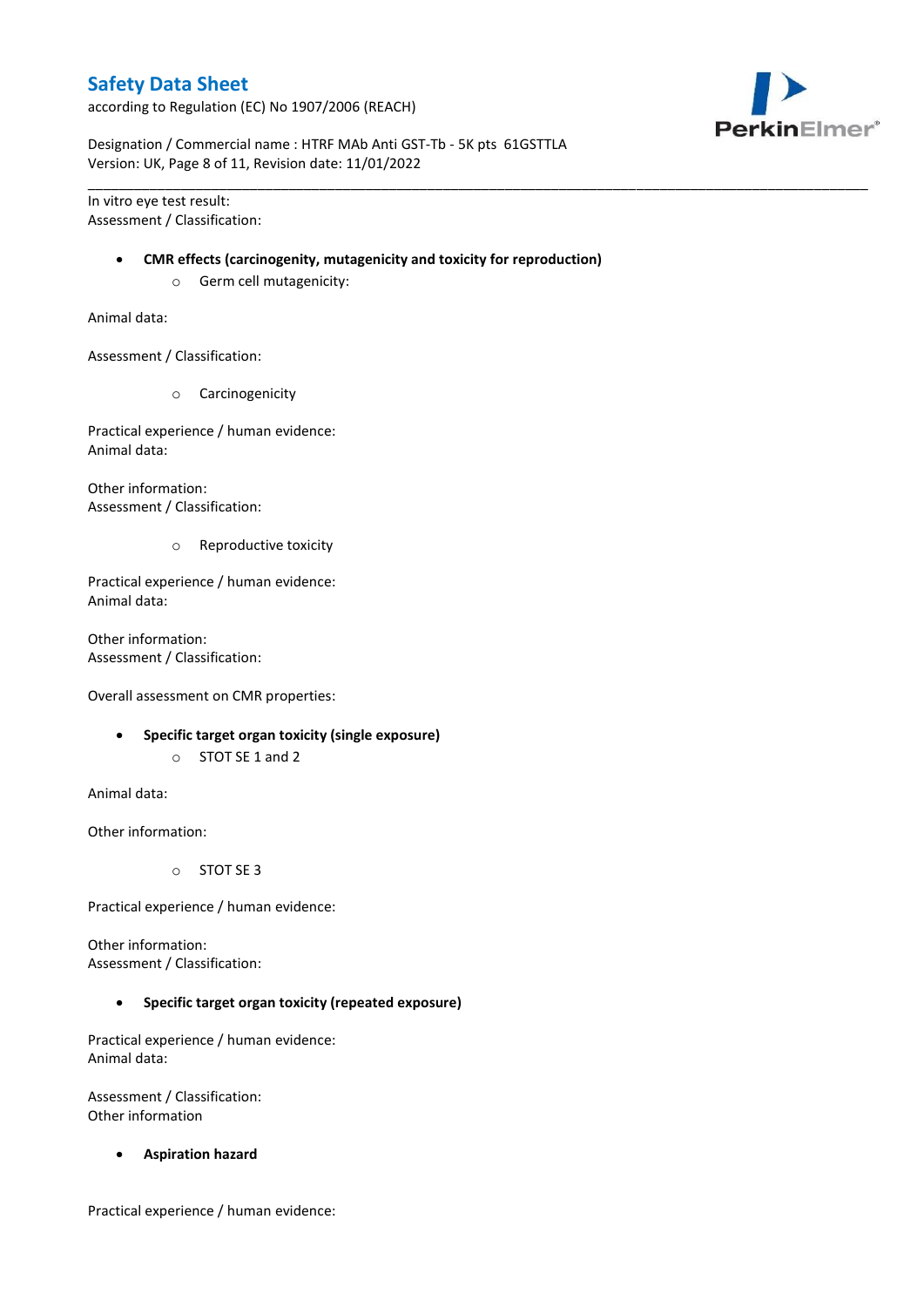according to Regulation (EC) No 1907/2006 (REACH)



Designation / Commercial name : HTRF MAb Anti GST-Tb - 5K pts 61GSTTLA Version: UK, Page 9 of 11, Revision date: 11/01/2022

Experimental data: viscosity data: see SECTION 9. Assessment / Classification: Remark:

11.1.1 Mixtures No toxicological information is available for the mixture itself

# **Section 12 : Ecological information**

In case that test data regarding one endpoint/differentiation exist for the mixture itself, the classification is carried out according to the substance criteria (excluding biodegradation and bioaccumulation). If no test data exist, the criteria for mixture classification has to be used (calculation method); in this case the toxicological data of the ingredients are shown.

\_\_\_\_\_\_\_\_\_\_\_\_\_\_\_\_\_\_\_\_\_\_\_\_\_\_\_\_\_\_\_\_\_\_\_\_\_\_\_\_\_\_\_\_\_\_\_\_\_\_\_\_\_\_\_\_\_\_\_\_\_\_\_\_\_\_\_\_\_\_\_\_\_\_\_\_\_\_\_\_\_\_\_\_\_\_\_\_\_\_\_\_\_\_\_\_\_\_\_\_\_

### *12.1 Aquatic toxicity:*

Acute (short-term) fish toxicity

Chronic (long-term) fish toxicity

Acute (short-term) toxicity to crustacea

Chronic (long-term) toxicity to crustacea

Acute (short-term) toxicity to algae and cyanobacteria

Toxicity to microorganisms and other aquatic plants / organisms

Assessment / Classification:

### *12.2 Persistence and degradability*

Biodegradation:

Abiotic Degradation:

Assessment / Classification:

#### *12.3 Bioaccumulative potential*

Bioconcentration factor (BCF):

*12.4 Mobility in soil*

### *12.5 Results of PBT and vPvB assessment*

#### *12.6 Other adverse effects:*

Additional ecotoxicological information: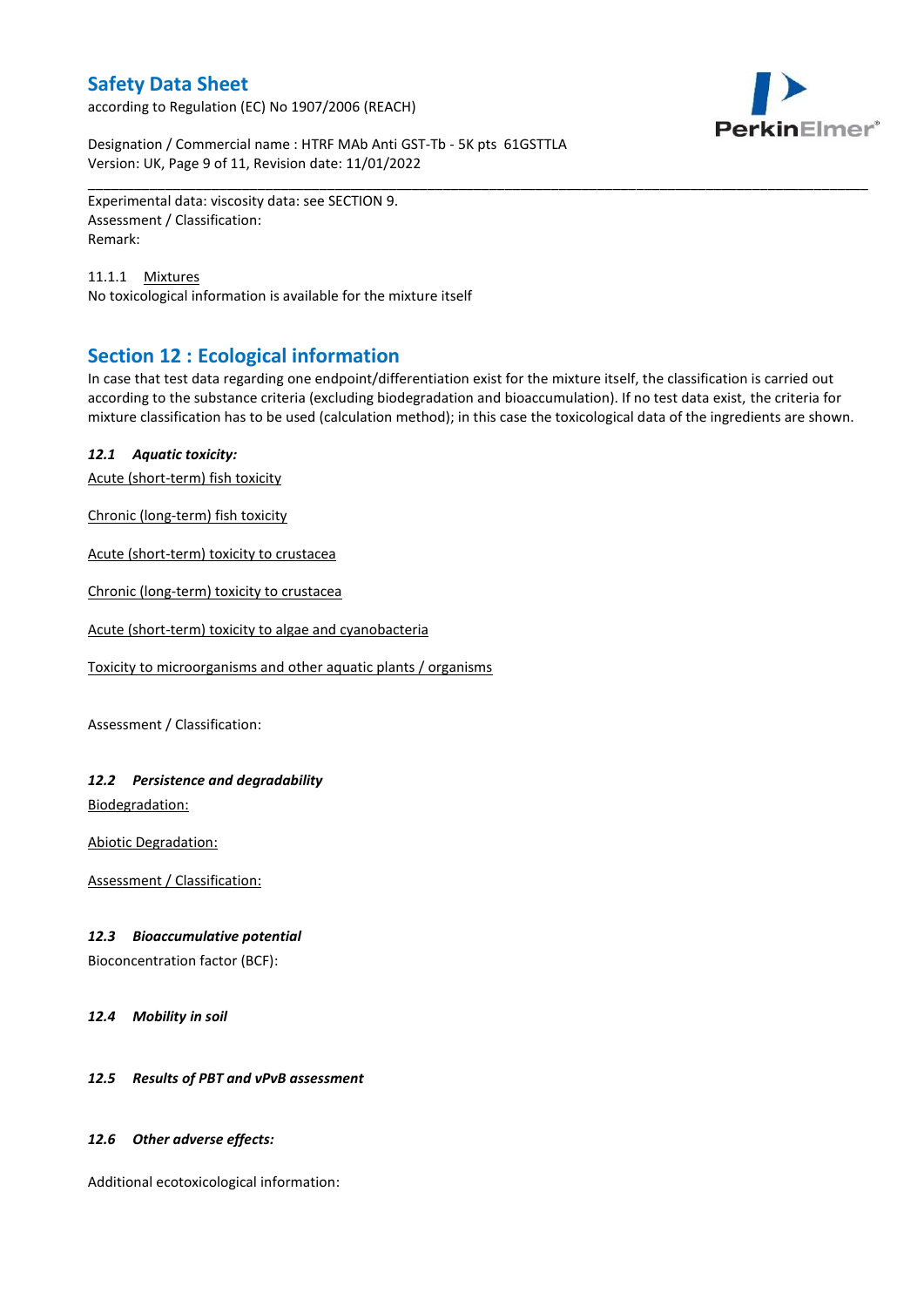according to Regulation (EC) No 1907/2006 (REACH)



Designation / Commercial name : HTRF MAb Anti GST-Tb - 5K pts 61GSTTLA Version: UK, Page 10 of 11, Revision date: 11/01/2022

# **Section 13 : Disposal considerations**

### *13.1 Waste treatment methods*

Waste treatment options:Dispose of waste according to applicable legislation. ;

# **Section 14 : Transport information**

ADR/RID/AND/IMDG/IATA

| UN No.                     |  |
|----------------------------|--|
| UN Proper shipping name    |  |
| Transport hazard class(es) |  |
| Hazard label(s)            |  |
|                            |  |
| Packing group              |  |

\_\_\_\_\_\_\_\_\_\_\_\_\_\_\_\_\_\_\_\_\_\_\_\_\_\_\_\_\_\_\_\_\_\_\_\_\_\_\_\_\_\_\_\_\_\_\_\_\_\_\_\_\_\_\_\_\_\_\_\_\_\_\_\_\_\_\_\_\_\_\_\_\_\_\_\_\_\_\_\_\_\_\_\_\_\_\_\_\_\_\_\_\_\_\_\_\_\_\_\_\_

#### *Transport in bulk according to Annex II of MARPOL 73/78 and the IBC Code*

| Land transport (ADR/RID)                                             |                                               |
|----------------------------------------------------------------------|-----------------------------------------------|
| <b>Classification code ADR:</b>                                      | Special Provisions for ADR/RID:               |
| Limited quantities for ADR/RID:                                      | Excepted Quantities for ADR/RID:              |
| Packing Instructions for ADR/RID:                                    | Special packing provisions for ADR/RID:       |
| Mixed packing provisions:                                            |                                               |
| Portable tanks and bulk containers Instructions:                     |                                               |
| Portable tanks and bulk containers Special Provisions:               |                                               |
| <b>ADR Tank Code:</b>                                                | ADR Tank special provisions:                  |
| Vehicle for tank carriage:                                           |                                               |
| Special provisions for carriage Packages:                            |                                               |
| Special provisions for carriage Bulk:                                |                                               |
| Special provisions for carriage for loading, unloading and handling: |                                               |
| Special Provisions for carriage Operation:                           |                                               |
| Hazard identification No:                                            | Transport category (Tunnel restriction code): |
|                                                                      |                                               |
| Sea transport (IMDG)                                                 |                                               |
| <b>Marine Pollutant:</b>                                             | Subsidiary risk(s) for IMDG:                  |
| Packing provisions for IMDG:                                         | Limited quantities for IMDG:                  |
| Packing instructions for IMDG:                                       | <b>IBC</b> Instructions:                      |
| <b>IBC Provisions:</b>                                               | <b>IMO</b> tank instructions:                 |
| UN tank instructions:                                                | Tanks and bulk Provisions:                    |
| EmS:                                                                 | Stowage and segregation for IMDG:             |
| Properties and observations:                                         |                                               |
|                                                                      |                                               |
| Inland waterway transport (ADN)<br><b>Classification Code ADN:</b>   |                                               |
|                                                                      | <b>Special Provisions ADN:</b>                |
| Limited quantities ADN:                                              | <b>Excepted quantities ADN:</b>               |
| Carriage permitted:                                                  | Equipment required:                           |
| Provisions concerning loading and unloading:                         | Provisions concerning carriage:               |
| Number of blue cones/lights:                                         | Remark:                                       |
| Air transport (ICAO-TI / IATA-DGR)                                   |                                               |
| Subsidiary risk for IATA:                                            | Excepted quantity for IATA:                   |
|                                                                      |                                               |

Passenger and Cargo Aircraft Limited Quantities Packing Instructions: Passenger and Cargo Aircraft Limited Quantities Maximal Net Quantity :